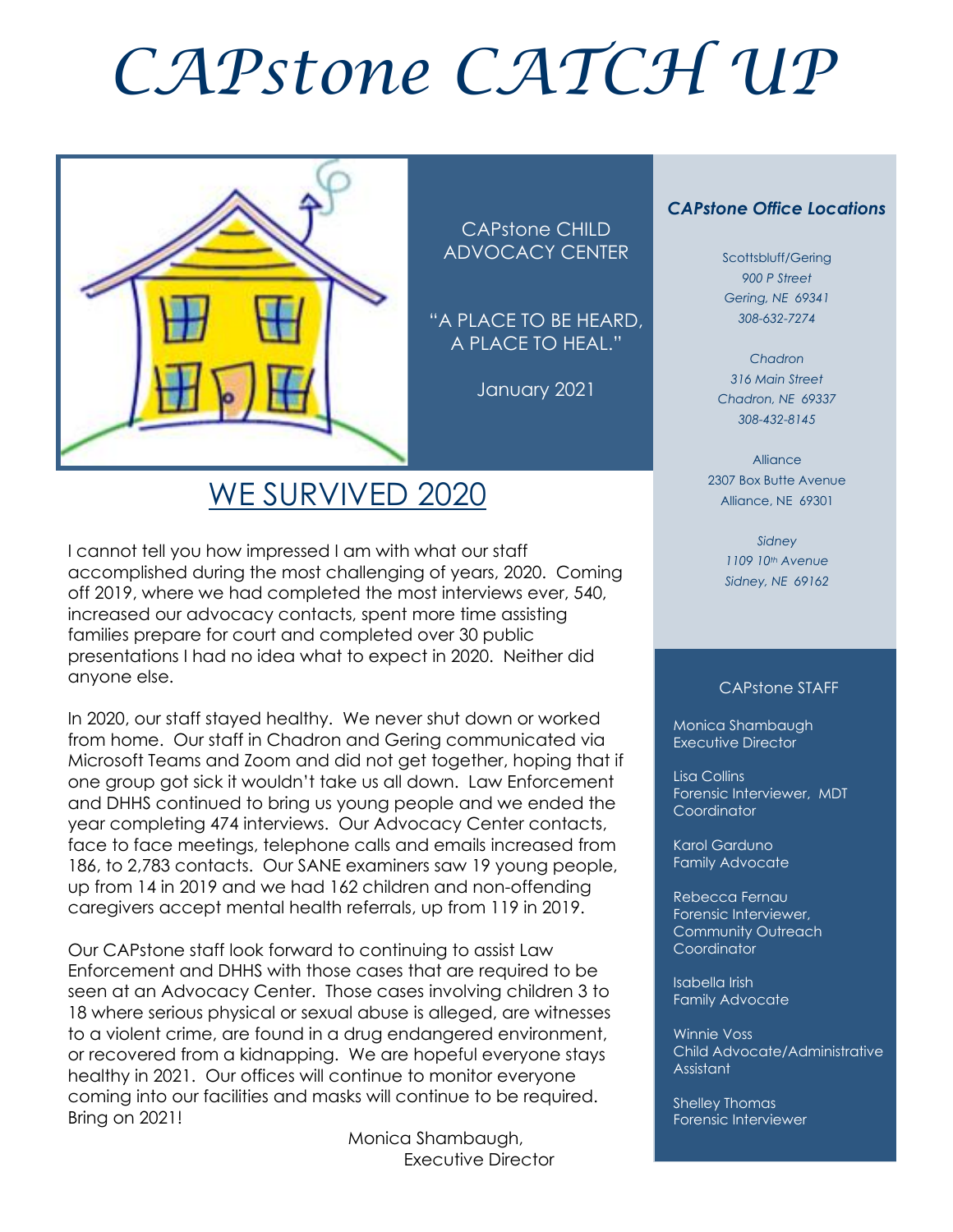

#### **CAPstone WISH LIST**

**For the Children** New Beanie Babies/stuffed animals New Blankets New Backpacks **Journals** McDonalds/Runza gift cards

**For the Facility** Gift cards to Walmart/Target Individually wrapped snacks/juices

#### **CAPstone Donors are Superhero's**



#### **RECENT MONETARY DONATIONS**

B & C Steele \$10,000 Bob Hessler (in memory of Ed Hessler) \$785 Timothy & Melanie Kreider (in memory of Ed Hessler) \$25.00

#### **RECENT TANGIBLE DONATIONS**

Megan Moreno Stuffed Animals



CAPstone Child Advocacy Center would like to wish City of Chadron Chief of Police Tim Lordino best wishes with his new endeavors in Lincoln NE. We appreciate your hard work and dedication to safety for families in our coverage area. We here at CAPstone wish you much joy and happiness as you begin a new chapter in your life.

CAPstone BOARD OF DIRECTORS 2020

SHARON WALKER Retired Social Worker

GEORGE **SCHLOTHAUER** Bridgeport Schools

KAYLA IMUS Heritage Estates

LAURA BURGESS SBCO Attorney's office

KATHERINE BATT Department of Health and Human Services

RACHEL DELLE Scottbluff Schools

JANE FLIESBACH Fliesbach Foundation

ADAM FRERICHS Cheyenne County Sheriff's **Office** 

PAMELA BARKER Gering Public Schools

JANELL GRANT Box Butte General **Hospital** 

> TINA JAMES CS Precision

MELISSA VAN GALDER Guardian Belle's

VICKY MORENO SBCO Attorney's office

> JEFF PECK **Intralinks**

KATHY STOKEY Retired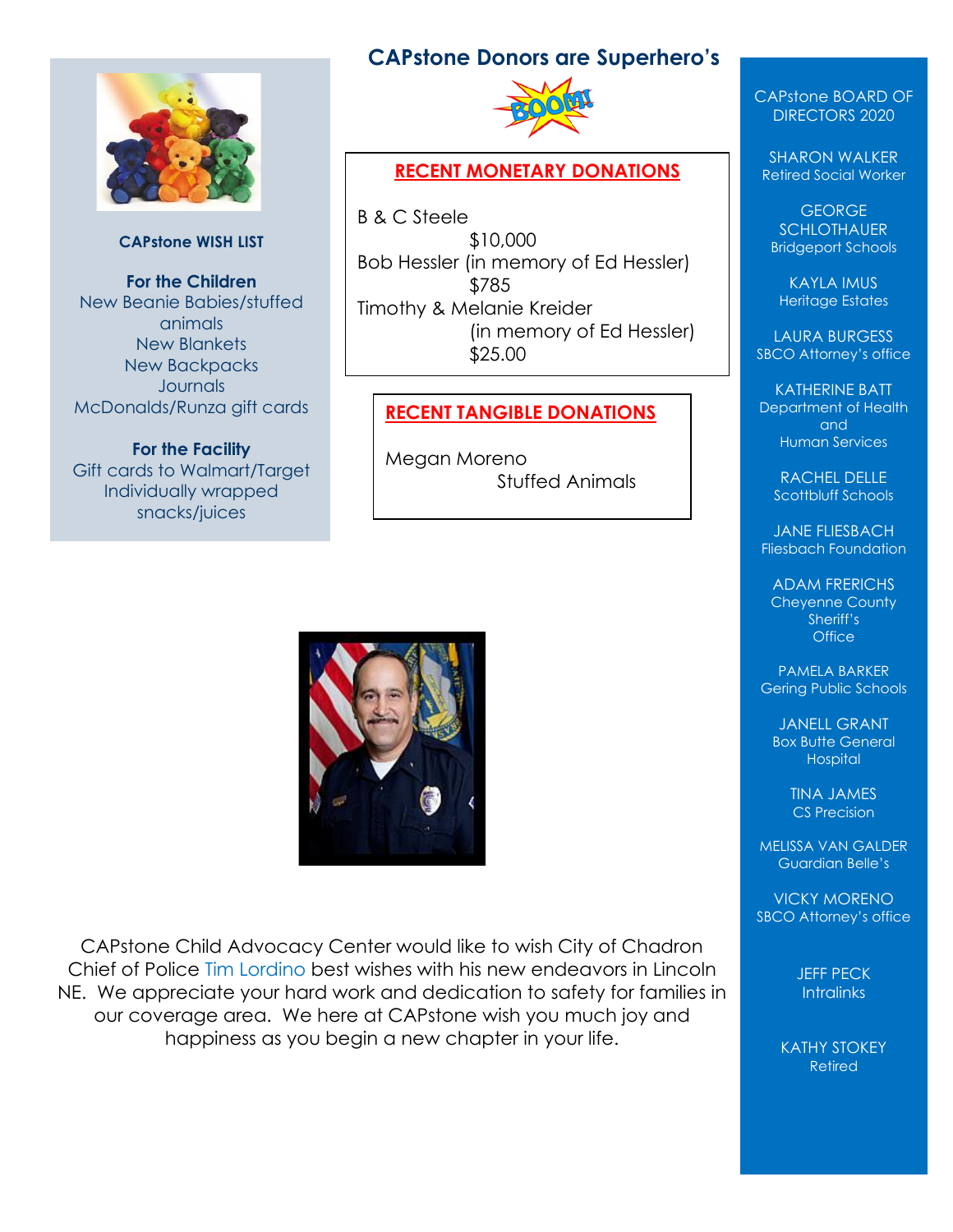#### *Website*

*[www.capstonenebraska.com](http://www.capstonenebraska.com/)*

#### *Email*

*[director@capstonenebraska.com](mailto:director@capstonenebraska.com)*

#### *Facebook*

*[https://www.facebook.com/CAPst](https://www.facebook.com/CAPstone-Child-Advocacy-Center-310733285741/) [one-Child-Advocacy-Center-](https://www.facebook.com/CAPstone-Child-Advocacy-Center-310733285741/)[310733285741/](https://www.facebook.com/CAPstone-Child-Advocacy-Center-310733285741/)*

#### **To report child abuse/neglect**

**Nebraska child abuse/neglect hotline**

**1-800-652-1999 or call your local Law Enforcement agency.**



Vicky Moreno

# **2021 EXECUTIVE BOARD**

Vice Chair:

**Rachelle Delle** 

A WARM AND GRACIOUS WELCOME TO OUR



Secretary: Melissa Van Galder



Treasurer: Laura Burgess

We also want to thank our Board of Directors past and present for their dedication to CAPstone Child Advocacy Center.

If you are interested or feel inspired to help CAPstone by becoming a board member, contact Monica Shambaugh in Gering at 308-632-7274. We would be more than happy to visit with you about this opportunity.



**United Way of Western Nebraska Partner Agency** 



#### ATTENTION ATTENTION READ ALL ABOUT IT

If there is something you would like to see in our newsletter or would like to add to our newsletter, such as a job opening or an event you are having, please let us know.

Email Rebecca at [outreach@capstoneneb](mailto:outreach@capstonenebraska.com) [raska.com](mailto:outreach@capstonenebraska.com) or call at 308- 432-8145

Page 2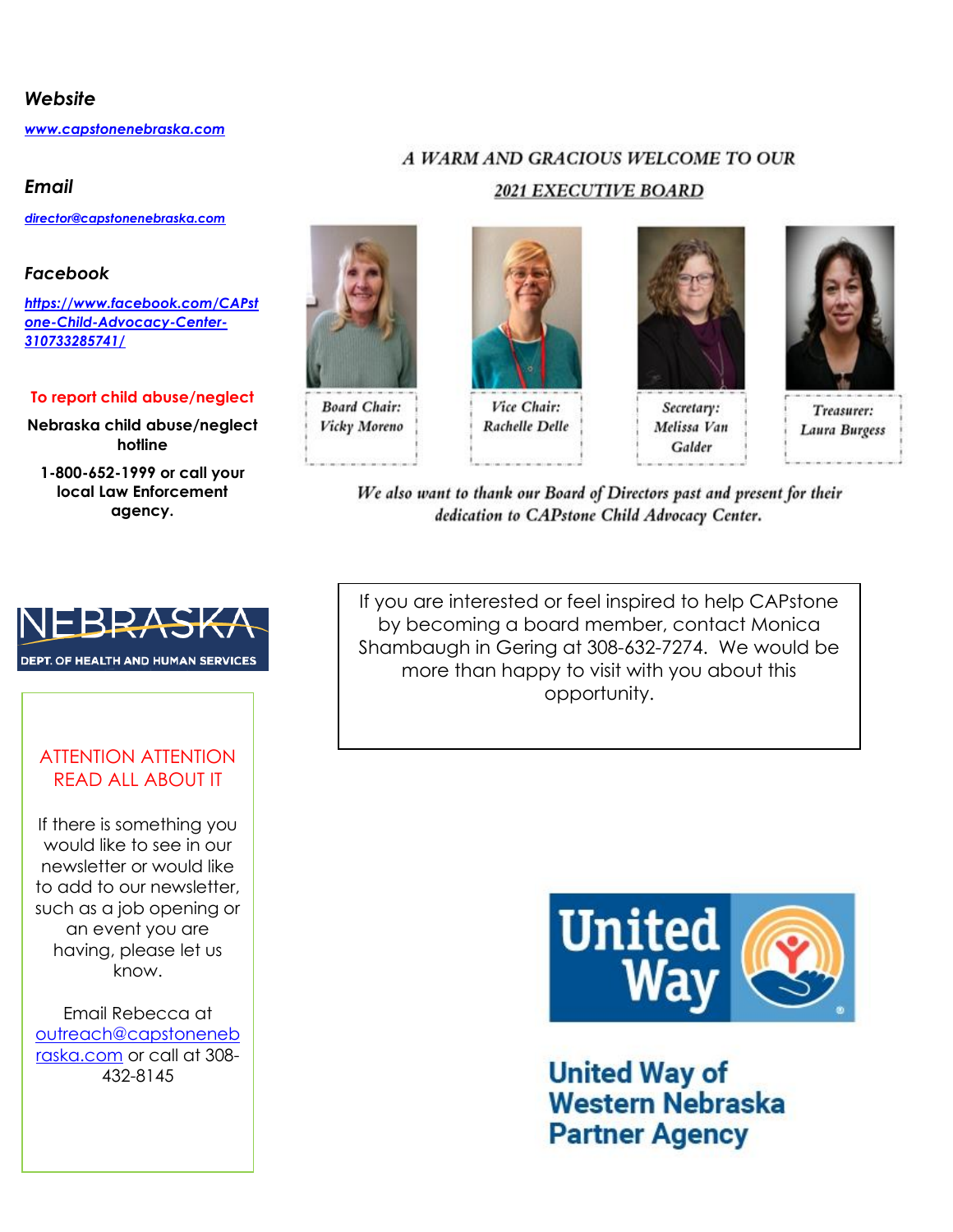#### NATIONAL BLOOD DONATION MONTH

January was National Blood Donation Month, and here is a great visual reminder of the importance of blood donation. Although we are going into a new month, we encourage others to continue to give as the need is still there. Thank you to all who took the time and felt the need to donate in January. You are all superheroes.

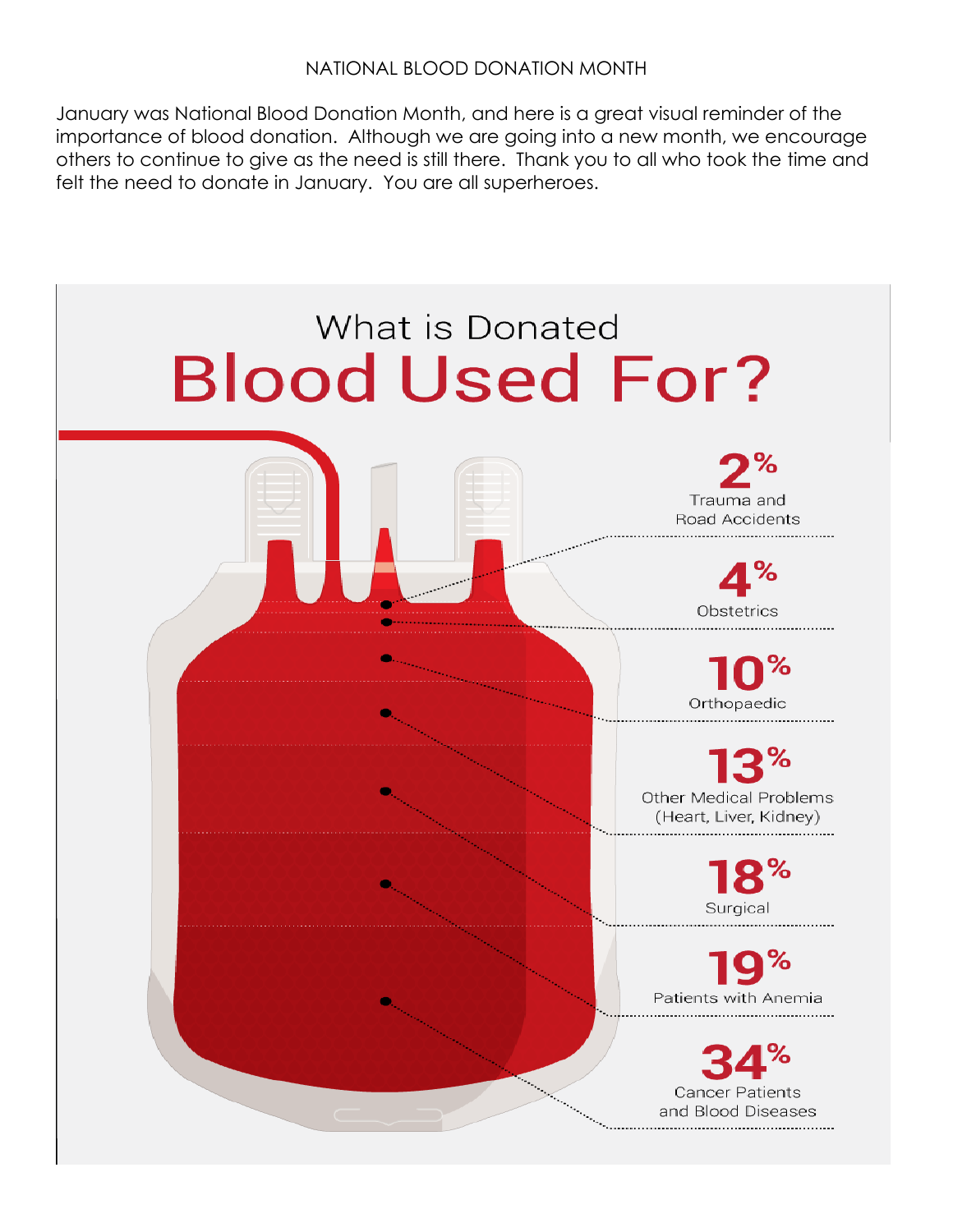## **UPCOMING TRAININGS**

-Be watching for an opportunity to participate in the Bridges out of Poverty training in June 2021, presented by Panhandle Partnership. Visit their website at [https://panhandlepartnership.com/event/bridges-out-of-poverty-alliance/.](https://panhandlepartnership.com/event/bridges-out-of-poverty-alliance/) Training provided in Alliance Nebraska.

#### **Engaging with Community Partners to Achieve Meaningful Outcomes**

Thursday, February 25, 2021 - 12:00pm Presented by: Terry Liggins and Erik Bringswhite Participants will hear from Terry Liggins, Founder of the Hurdle Life Coach, and Erik Bringswhite, Founder of I am Legacy, about how stakeholders should be engaging with Community Partners to provide services to youth that are trauma informed and culturally responsive. Registration is at [https://supremecourt.nebraska.gov/programs-services/court](https://supremecourt.nebraska.gov/programs-services/court-improvement-project/events/part-2-engaging-community-partners-achieve-meaningful-outcomes)[improvement-project/events/part-2-engaging-community-partners-achieve-meaningful](https://supremecourt.nebraska.gov/programs-services/court-improvement-project/events/part-2-engaging-community-partners-achieve-meaningful-outcomes)[outcomes.](https://supremecourt.nebraska.gov/programs-services/court-improvement-project/events/part-2-engaging-community-partners-achieve-meaningful-outcomes)

#### **Alternatives to Detention in Rural Areas: Can it Happen?**

Thursday, March 25, 2021 - 12:00pm

Presented by: Michele Lueders and Annie Brokenleg

Participants will hear from rural jurisdictions about the challenges of implementing detention reforms in rural areas but also how they have overcome those challenges by creating alternatives to detention that are showing promising outcomes while keeping youth in the community. Registration at [https://supremecourt.nebraska.gov/programs-services/court](https://supremecourt.nebraska.gov/programs-services/court-improvement-project/events/part-3-alternatives-detention-rural-areas-can-it-happen)[improvement-project/events/part-3-alternatives-detention-rural-areas-can-it-happen.](https://supremecourt.nebraska.gov/programs-services/court-improvement-project/events/part-3-alternatives-detention-rural-areas-can-it-happen)

If you would like to schedule one of the following trainings, please contact CAPstone at 308- 632-7274 or 308-432-8145. Both are also available in a virtual HIPPA compliant zoom setting.

#### **CAN 101**

This course prepares mandatory reporters with the knowledge and skills to recognize and report child abuse and neglect along with an overview of the different types of abuse and their prevalence in Nebraska. In this training, participants will discuss challenges associated with reporting abuse and neglect, practice asking minimal facts questions, and receive resources that will help with knowing how and when to report.

#### Participants will:

Learn the different types of child abuse and neglect Know what to do when they suspect child abuse and neglect Understand how to report child abuse and neglect Learn what questions to ask when child abuse and neglect is suspected Understand what happens when a report is made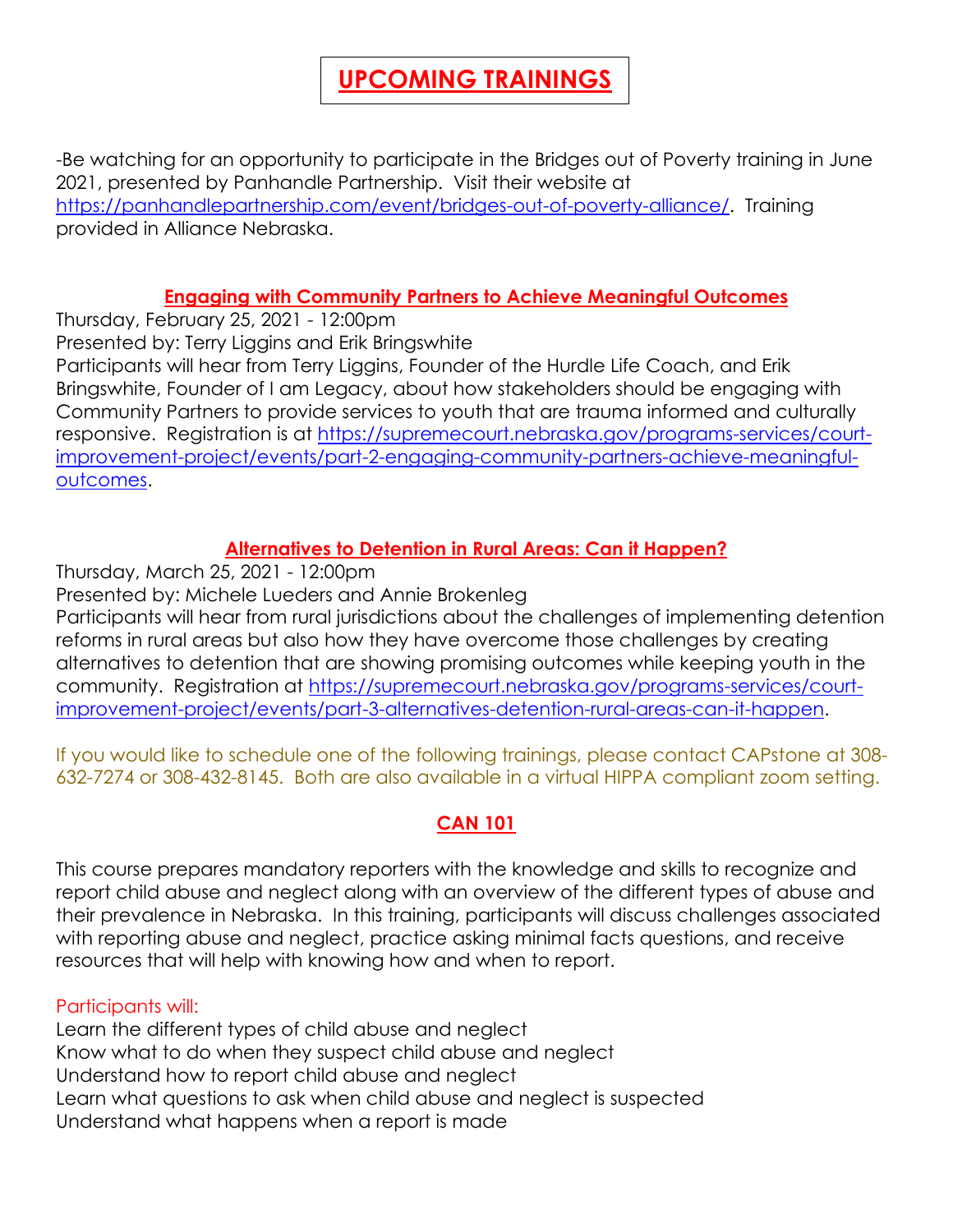#### **DARKNESS TO LIGHT: STEWARDS OF CHILDREN**

Darkness to Light: Stewards of Children is a prevention training program that teaches adults how to recognize, prevent, and react responsibly to child sexual abuse. The program is designed for organizations that serve youth and for anyone concerned about the safety of children. It is the only nationally distributed, evidence-based program proven to increase knowledge, improve attitudes, and change child protective behaviors.

Participants will:

Learn the 3 empowerment skills Making choices Taking risks Supporting each other Learn the 5 Steps to Protecting Our Children Learn the facts Minimize opportunity Talk about it Recognize the signs React responsibly

If you would like to include an upcoming training in our newsletter, email Rebecca at [outreach@capstonenebraska.com.](mailto:outreach@capstonenebraska.com)

# It was this bad in the driveway. **What's it like** in the house?

When you see child abuse, report it. If not you, who?



### **#ItsYourBusiness**

nationalchildrensalliance.org/iyb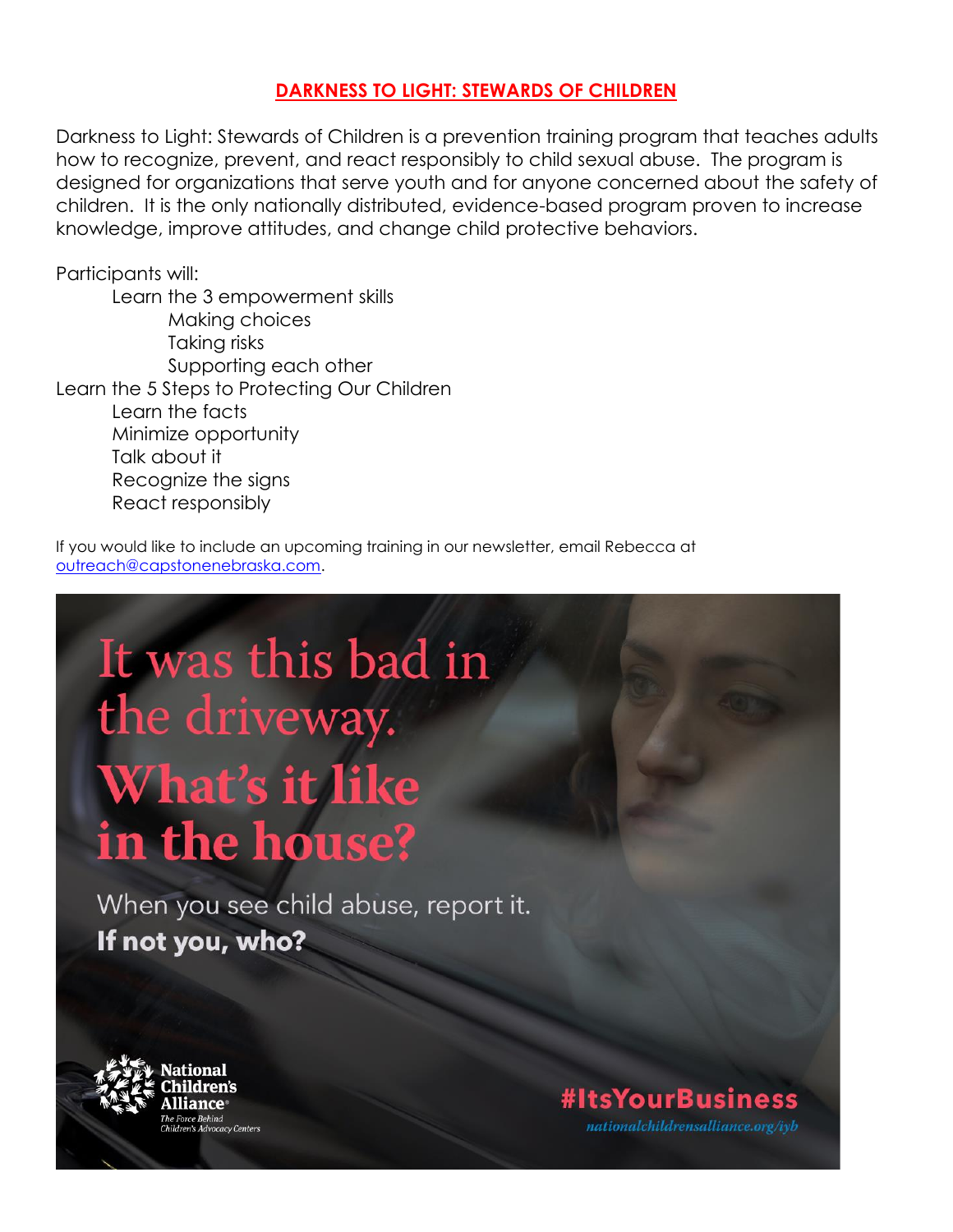## **Meet Celeste,** Social Work Practicum Student

I am Celeste Cardona, a kid from Mitchell, Nebraska. My hometown is small and family oriented. There are not a lot of things to do in Mitchell, but my favorite things are the long country roads to run on, the popcorn from the Nile theatre, and the community support. Most of my childhood best friends from Mitchell are my best friends to this day. Usually when I am back home, I get asked if I was "that runner in the paper." When you are from a small town you get the opportunity to be a three-sport athlete and I did just that. I ran Cross Country, played Basketball, and ran Track & Field. Thankfully, those long country roads, friends, family, and community helped me gain two state titles in Cross Country. Occasionally, I respond to "that runner" when I am home. My third year I went through an injury and decided to take a break from running. The goal in High School was to go to college and compete at the collegiate level in distance running. When my body needed time to heal my goal switched to get scholarships and go to college.

When I was deciding my plans for college I wanted to go far away. Then I realized how much my family means to me. Being the youngest and only girl, I am spoiled rotten. My two older brothers never forget to remind me of that. Both of my brothers have extended our family and I have one nephew and two nieces that have taken over my title. As children we moved around and although it was difficult to move away from family into a new town, you know nothing about or no one. We always had each other. I am fortunate and blessed with the family I have. They have always supported me in my academics, athletics, and hard decisions. My success is theirs because their support helps me conquer my dreams.

Believe it or not I never wanted to go to Chadron State College. I told my dad that is the last place I will go to school. I did not even want to waste a day to do a tour, but we scheduled one. It was my 8th time on campus and if my eye roll wasn't subtle that I did not want to be there then my stare at my watch had to be. My walls were knocked down and my plans changed instantly. I was offered great opportunities for programs on campus and being a part of the women's basketball team. The last place on my list became the best opportunity I could have asked for. I planned to major in social work and minor in legal studies. After my four years I planned to attend law school to become a Family Law attorney. I did not know much about social work. I knew it had to do with helping people and it would benefit me to have an undergraduate in it with what I wanted to pursue.

My first week I knew I was in the right place. My professors were amazing, the program had great structure, and they want to help people grow. The more I studied social work the more confused I got with the plans I made. My time on the women's Basketball team was short and I decided I wanted to get back to running. I walked on to the CSC Track & Field team and became a long sprinter competing in the 400, 400 hurdles, and 4x4. My love for running rushed back and realized that change is good. Philosophical quotes and mindset brought me to creative writing. Writing has been another outlet for me to relieve stress and my first writing class was enjoyable to the point that I wanted to be a part of the amazing program. I added a creative writing minor to my end goal. The passion I have for each program and study area is overwhelming with excitement.

Last year, in my third year at CSC I knew that when I grew up and went into the real world, I wanted to be a social worker. Truly, I do not know if I ever had a plan because it was constantly changing and still is. My not so much of a plan, plan is to graduate this May from Chadron State College with a bachelor's in social work, minor in legal studies and creative writing. My Track & Field career comes to an end. I see myself working in hospice or a long-term care facility. Applying for a master's program to get my master's in social work is the goal. I am eager to be a part of a great team and gain amazing experience through my internship at CAPstone Child Advocacy Center. Although I have thought out my plan to lean more towards geriatrics and terminally ill clients. I started my first day last week at CAPstone and knew I was where I needed to be. If I learned anything in my four years, it is that life tends to get in the way. My life consists of friends, family, boyfriend, athletics, writing, legal studies, injuries, social work and so much more. All I know is that I want to help people and that has not changed. I plan to be a social worker and I am ready for that transition. If I do not end up where I plan to be but end up in the right place, I will give it my all to do the best I can do.